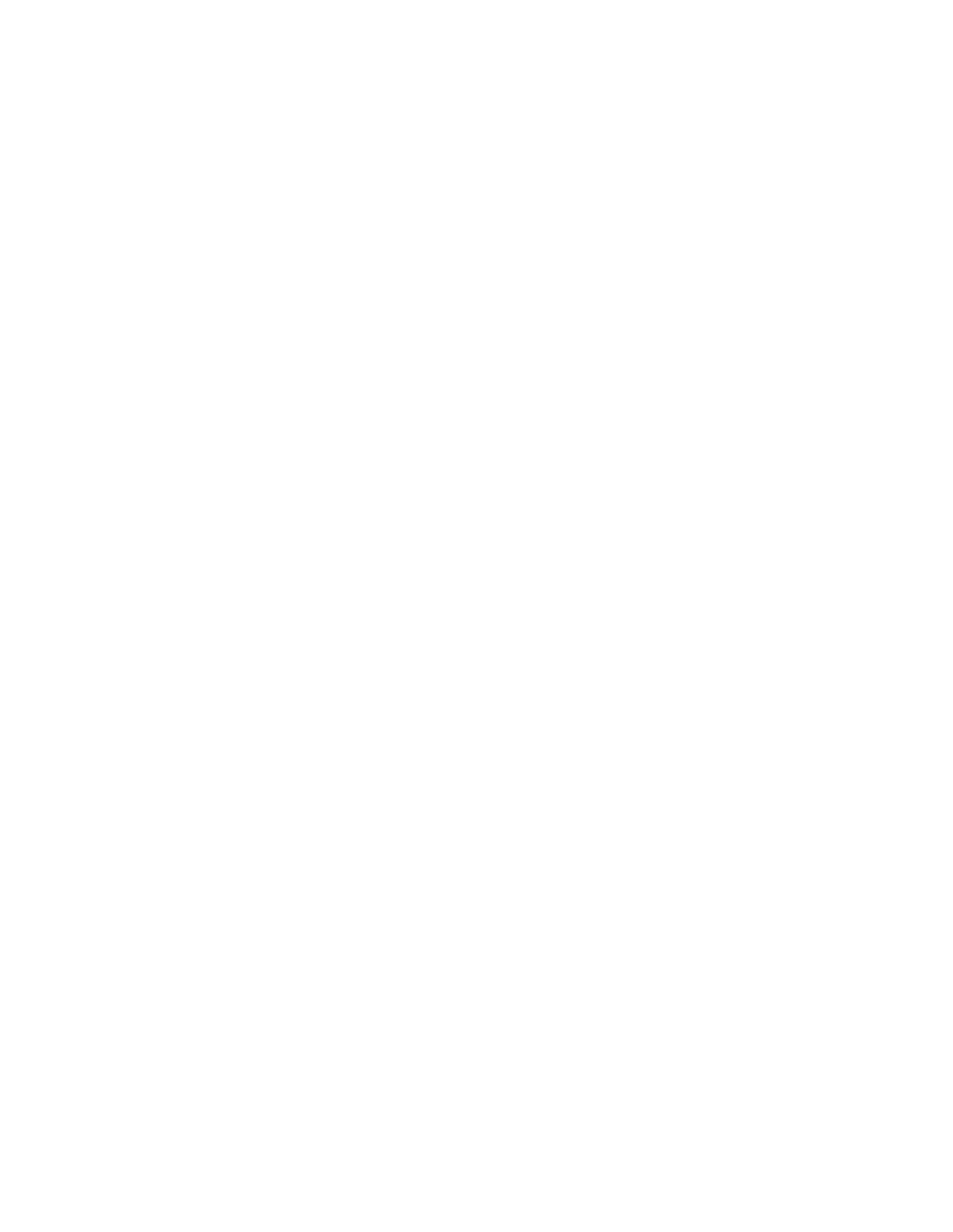## RULES OF THE TENNESSEE DEPARTMENT OF ENVIRONMENT AND CONSERVATION BUREAU OF ENVIRONMENT DIVISION OF AIR POLLUTION CONTROL

### CHAPTER 1200-3-24 GOOD ENGINEERING PRACTICE STACK HEIGHT REGULATIONS

#### TABLE OF CONTENTS

- 1200-3-24-.02 Definitions
- 1200-3-24-.03 GEP Stack Height Standards
- 1200-3-24-.04 Specific Emission Standards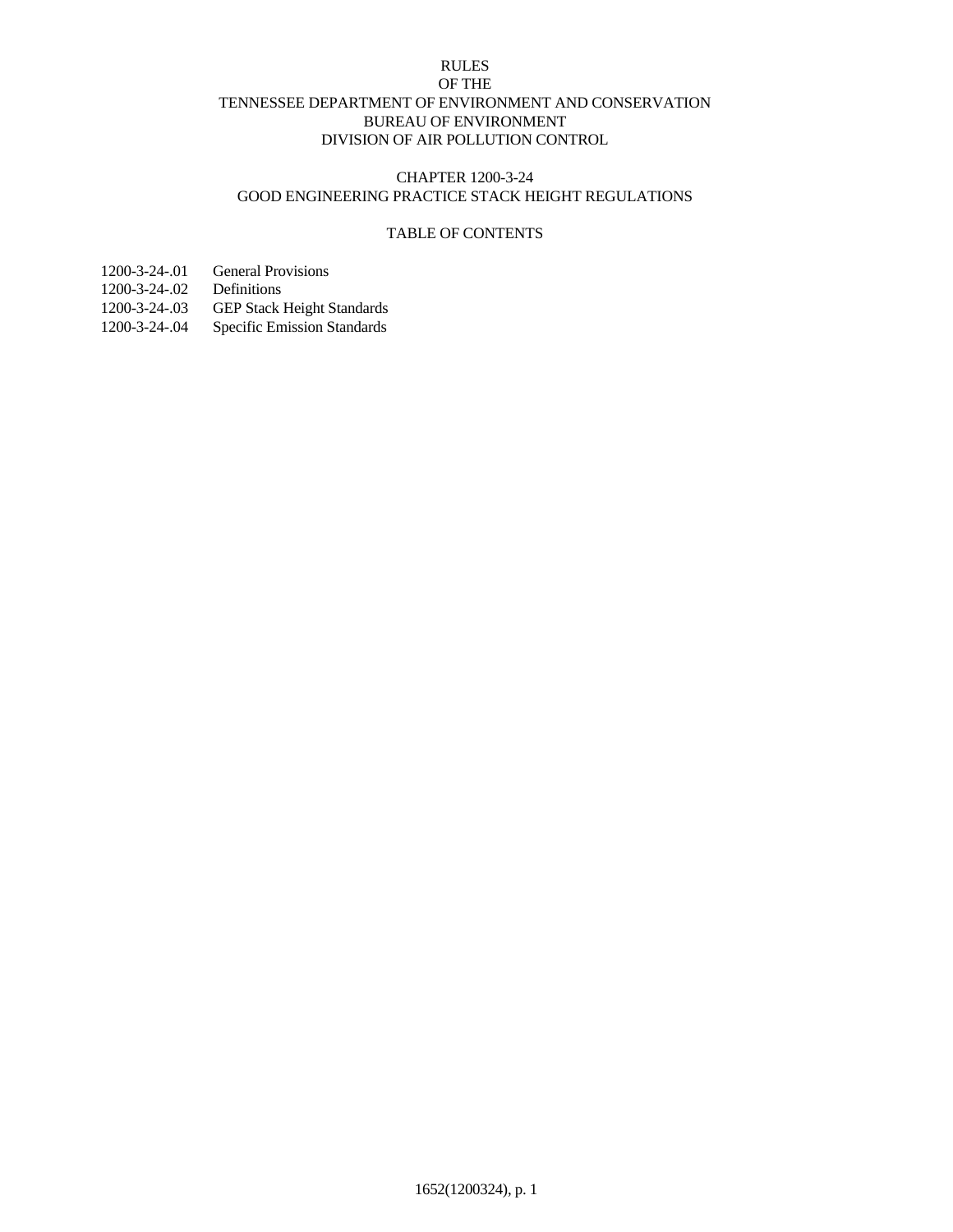1652(1200324), p. 2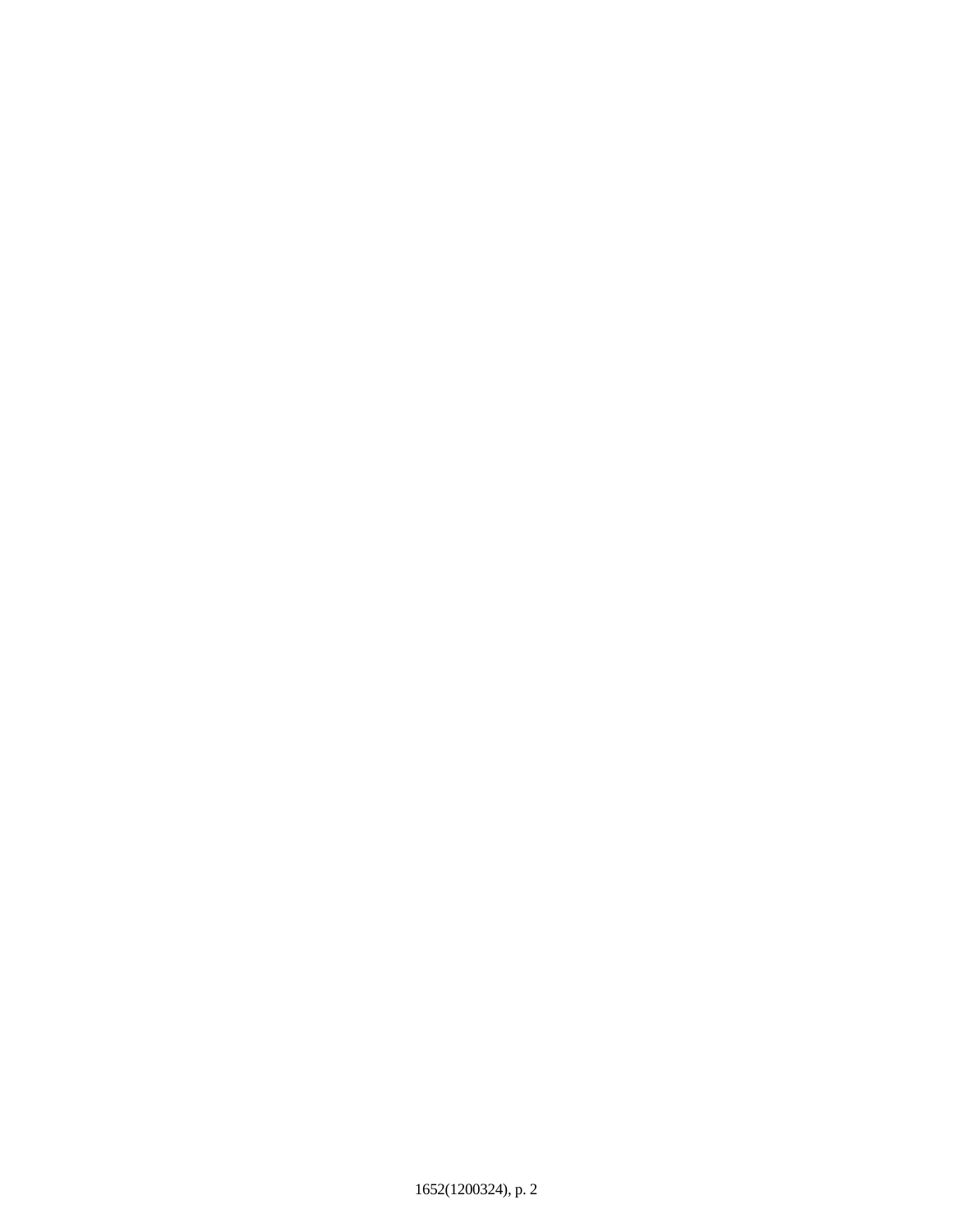#### **1200-3-24-.01 GENERAL PROVISIONS**

- (1) This chapter provides that the degree of emission limitation required of any source of any air pollutant must not be affected by that portion of any source's stack height that exceeds good engineering practice (GEP) or by any other dispersion technique, except as provided in (a) and (b) of paragraph (2) of this rule. A source may want to establish an emission limitation based on the good engineering practice stack height demonstrated by a fluid model or field study, the Technical Secretary must notify the public of the availability of the demonstration study and must provide opportunity for public hearing on it. This chapter does not restrict in any manner the actual stack height of any source.
- (2) The provisions of this chapter shall not apply to:
	- (a) Stack heights in existence, or dispersion techniques implemented on or before December 31, 1970, except where pollutants are being emitted from such stacks or using such dispersion techniques by stationary sources which were constructed, or reconstructed, or for which major modifications, as defined in 1200-3-9-.01(4)(b)2. and 1200-3-9-.01(4)(b)2.(i)(I) and which were carried our after December 31, 1970; or
	- (b) Coal-fired steam electric generating units which commenced operation before July 1, 1957, and whose stacks were constructed under a construction contract awarded before February 8, 1974.

Authority: T.C.A. 68-201-105 and T.C.A. 4-5-202. Administrative History: Original Rule Filed October 8, 1987; effective November 22, 1987.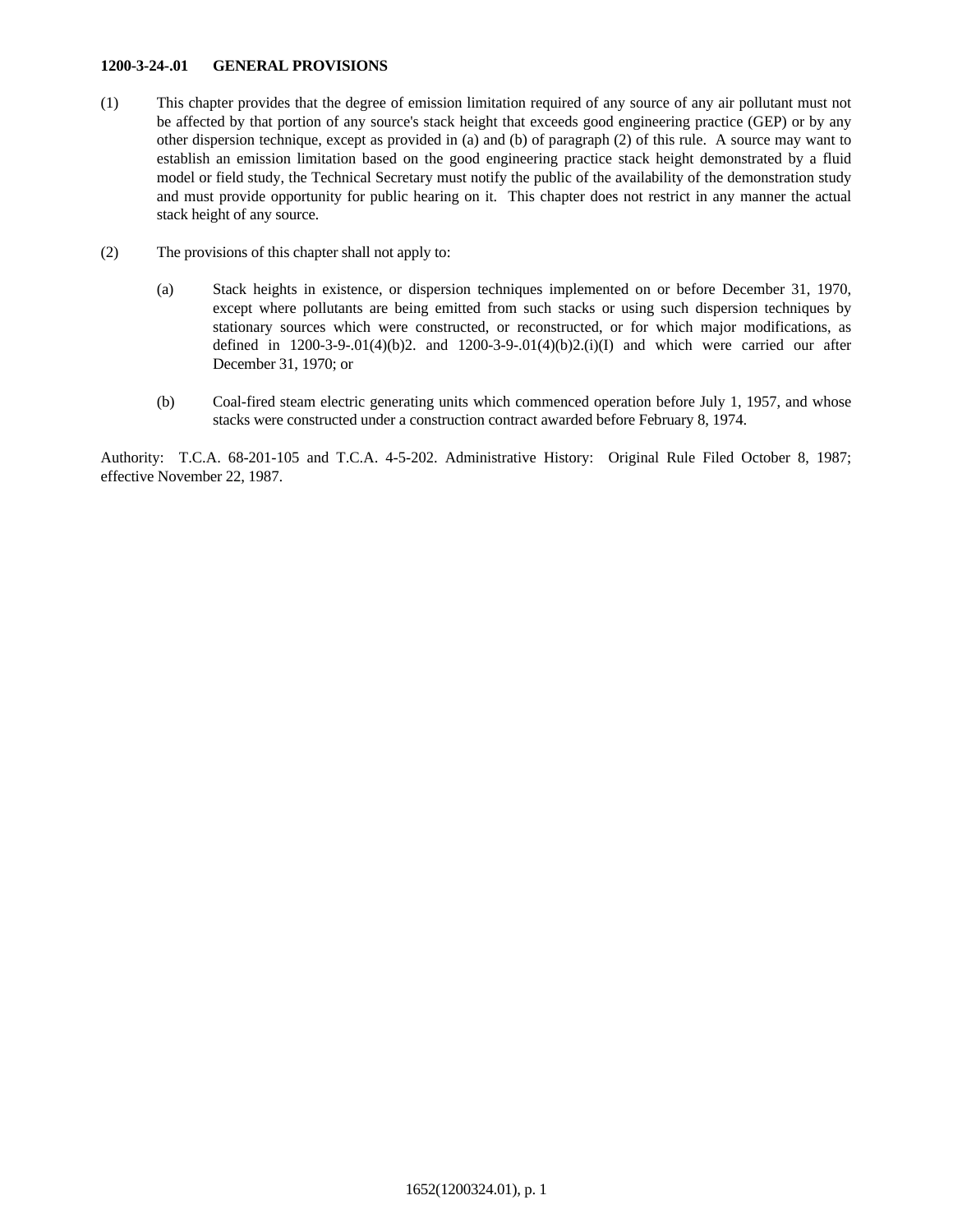1652(1200324.01), p. 2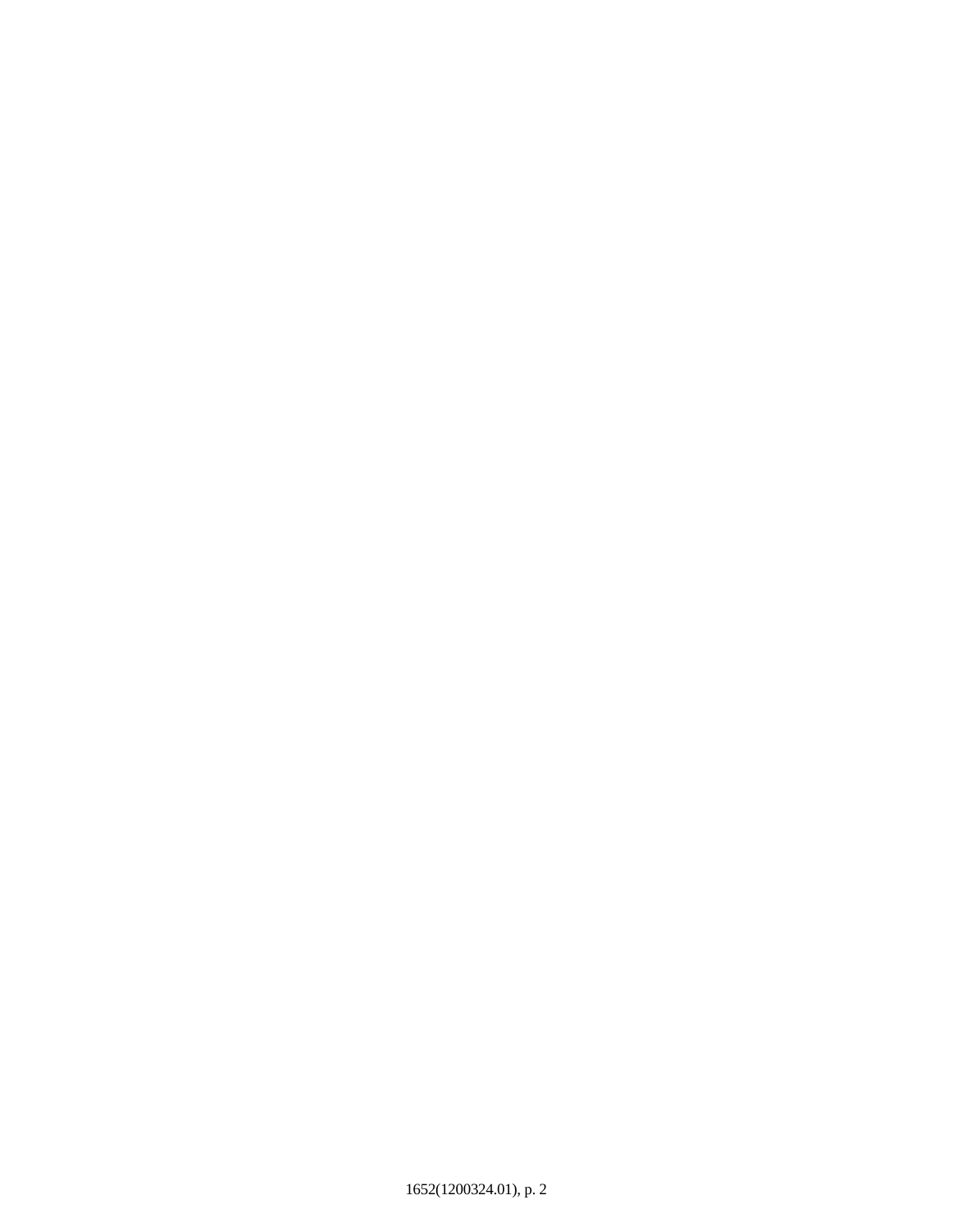#### **1200-3-24-.02 DEFINITIONS**

- (1) Within the context of this chapter the following definitions apply:
	- (a) "Dispersion technique" means any technique which attempts to affect the concentration of a pollutant in the ambient air by:
		- 1. Using that portion of a stack which exceeds good engineering practice stack height;
		- 2. Varying the rate of emission of a pollutant according to atmospheric conditions or ambient concentrations or that pollutant; or
		- 3. Increasing final exhaust gas plume rise by manipulating source process parameters, exhaust gas parameters, or combining exhaust gases from several existing stack into one stack; or other selective handling of exhaust gas streams so as to increase the exhaust gas plume rise.
			- (i) The preceding sentence does not include:
				- (I) The reheating of a gas stream, following use of a pollution control system, for the purpose of returning the gas to the temperature at which it was originally discharged from the facility generating the gas stream;
				- (II) The merging of exhaust gas streams where:
					- I. The source owner or operator demonstrates that the facility was originally designed and constructed with such merged gas streams;
					- II. After July 8, 1985, such merging is part of a change in operation at the facility that includes the installation of pollution controls and is accompanied by a net reduction in the allowable emissions of a pollutant. This exclusion from the definition of "dispersion techniques" shall apply only to the emission limitation for the pollutant affected by such change in operation; or
					- III. Before July 8, 1985, such merging was part of a change in operation at the facility that included the installation of emissions control equipment or was carried out for sound economic or engineering reasons. Where there was an increase in the emissions limitation or, in the event that no emission limitation was in existence prior to the merging, an increase in the quantity of pollutants actually emitted prior to the merging, the Technical Secretary shall presume that merging was significantly motivated by an intent to gain emissions credit for greater dispersion. Absent a demonstration by the source owner or operator that merging was not significantly motivated by such intent, the Technical Secretary shall deny credit for the effects of such merging in calculating the allowable emissions for the source;
				- (III) Smoke management in agricultural or silvicultural prescribed burning programs;
				- (IV) Episodic restrictions on residential wood burning and open burning; or
					- (V) Techniques under 1200-3-24-.02(1)(a)3. which increase final exhaust gas plume rise where the resulting plant wide allowable emissions of sulfur dioxide do not exceed 5,000 tons per year.
	- 1652(1200324.02), p. 1 (b) "Emission limitation" and "emission standard" mean a requirement established by the Technical Secretary, which limits the quantity rate or concentration of emissions of air pollutants on a continuous basis, including any requirements which limit the level of opacity, prescribe equipment, set fuel specifications, or prescribe operation or maintenance procedures for a source to assure continuous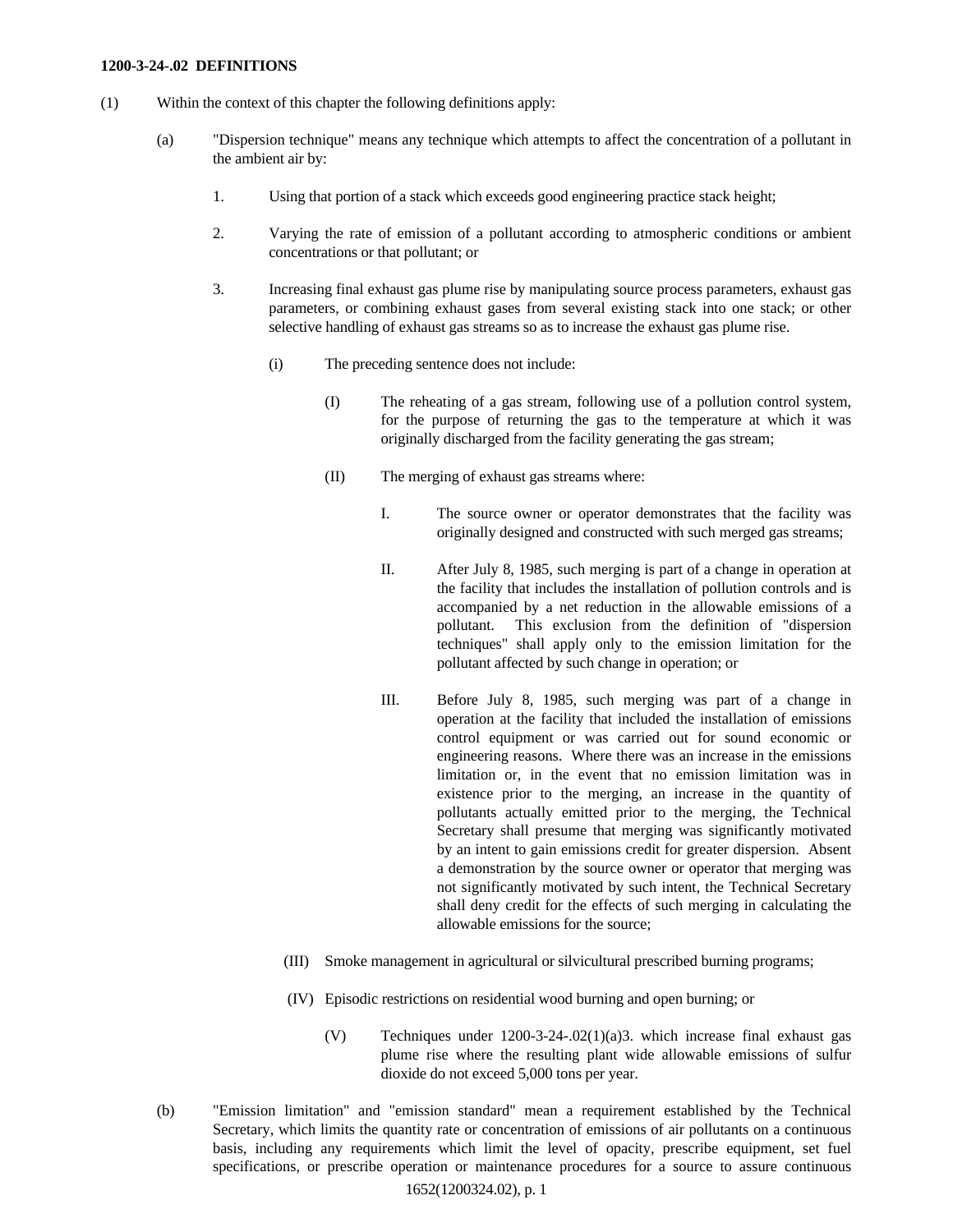emission reduction.

- (c) "Good engineering practice" (GEP) stack height means the greater of:
	- 1. 65 meters (213 feet), measured from the ground-level elevation at the base of the stack:
	- 2. Considering other stack criteria the following formulae apply:
		- (i) For stacks in existence on January 12, 1979 and for which the owner or operator had obtained all applicable permits or approvals required,

 $Hg = 2.5 H$ ,

provided the owner or operator produces evidence that this equation was actually relied on in establishing an emission limitation;

(ii) For all other stacks;

$$
Hg = H=1.5L
$$

where:

- Hg = good engineering practice stack height, measured from the groundlevel elevation at the base of the stack,
- $H =$  height of nearby structure(s) measured from ground-level elevation at the base of the stack,
- L = lesser dimension, height (H) or projected width, of nearby structure(s), provided that the Technical Secretary may require the use of a field study or fluid model to verify GEP stack height for the source; or
- 3. The height demonstrated by a fluid model or a field study approved by the Technical Secretary, which ensures that the emissions from a stack do not result in excessive concentrations of any air pollutant as a result of atmospheric downwash, wakes, or eddy effects created by the source itself, nearby structure or nearby terrain features.
- (d) "Nearby" as used in 1200-3-24-.02(1)(c) is defined for a specific structure or terrain feature and
	- 1. For the purposes of applying the formulae provided in part  $1200-3-24-02(1)(c)2$ . means that distance up to five times the lesser of the height or the width dimension of a structure, but not greater than 0.8 km (1/2 mile), and
	- 2. For conducting demonstrations under part 1200-3-24-.02(1)(c)3., means not greater that 0.8 km (1/2 mile), except that the portion of a terrain feature may be considered to be nearby which fall within a distance of up to 10 times the maximum height (Ht) of the feature, not to exceed 2 miles if such feature achieves a height (ht) 0.8 km from the stack height that is at least 40 percent of the GEP stack height determined by the formulae provided in 1200-3-24-  $.02(1)(c)2$ .(ii) or 26 meters (85 feet), whichever is greater, as measured from the ground level elevation at the base of the stack. The height of the structure or terrain feature is measured from the groundlevel elevation at the base of the stack.
- (e) "Excessive concentration" is defined for the purposes of determining good engineering practice stack height under  $1200-3-24-.02(1)(c)3$  and means:
	- 1. For sources seeking credit for stack height exceeding that established under 1200-3-24-  $.02(1)(c)$ 2., a maximum groundlevel concentration due to emissions from a stack due in part to a downwash, wakes, and eddy effects produced by nearby structures or nearby terrain features which individually is at least 40 percent in excess of the maximum concentration experienced in the absence of such downwash, wakes, and eddy effects and which contributes to a total concentration due to emissions from all sources that is greater than an ambient air quality

1652(1200324.02), p. 2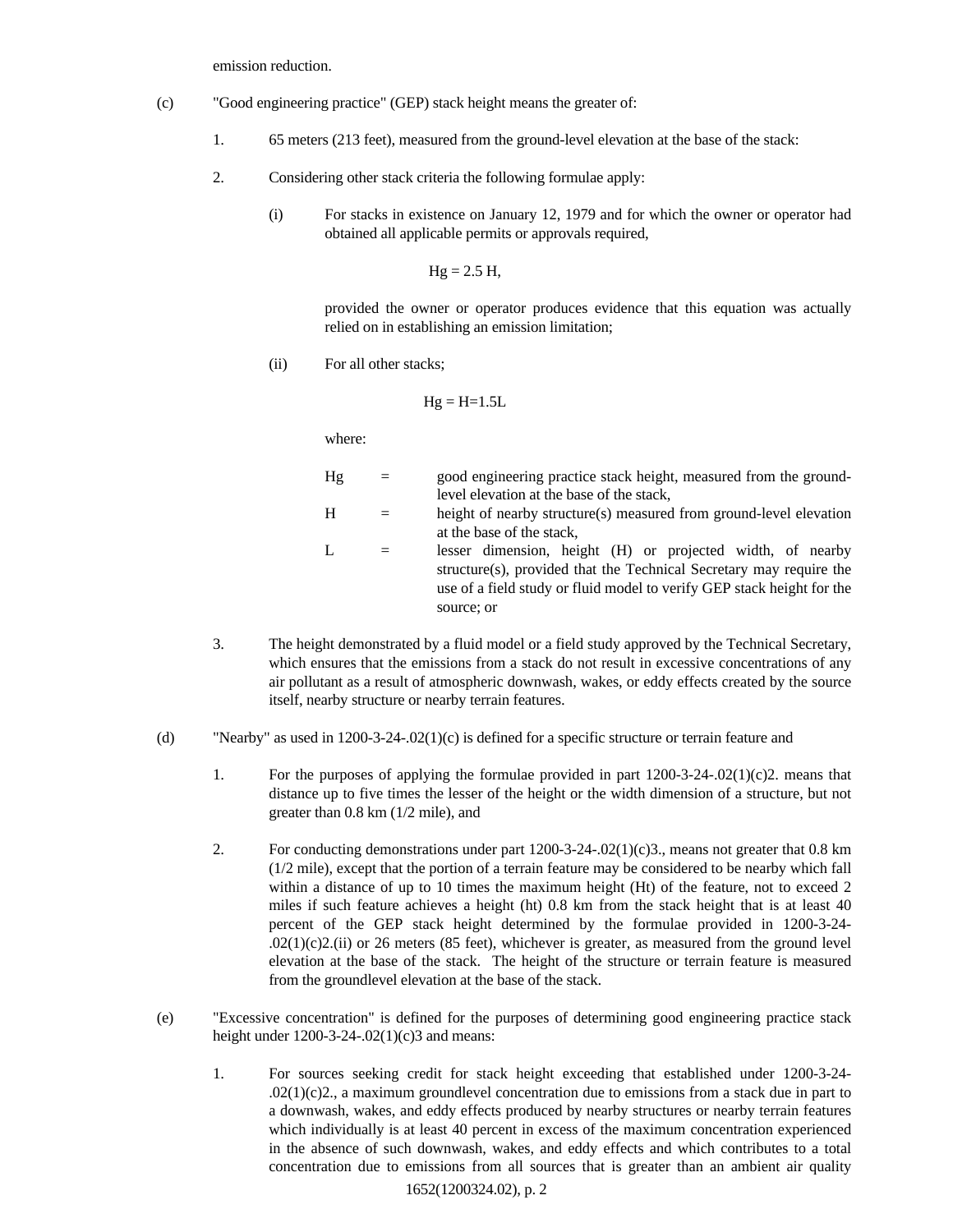standard. For sources subject to the prevention of significant deterioration program, an excessive concentration alternately means a maximum ground-level concentration due to emissions from a stack due in whole or part to downwash, wakes, or eddy effects produced by nearby structures or nearby terrain features which individually is at least 40 percent in excess of the maximum concentration experienced in the absence of such downwash, wakes, or eddy effects and greater that a prevention of significant deterioration increment. The allowable emission rate to be used in making demonstrations under this Chapter shall be prescribed by the new source performance standard (NSPS) that is applicable to the source category unless the owner or operator demonstrates that this emission rate is infeasible. Where such demonstrations are approved by the Technical Secretary, an alternative emission rate shall be established in consultation with the source owner or operator;

- 2. For sources seeking credit after October 11, 1983, for increases in existing stack heights established under 1200-3-24-.02(1)(c)2. either:
	- (i) a maximum ground-level concentration due in whole or part to downwash, wakes, or eddy effects as provided in  $1200-3-24-.02(1)(e)1$ ., except that the emission rate specified by the State Implementation Plan (or, in absence of such a limit, the actual emission rate shall be used), or
	- (ii) the actual presence of a local nuisance caused by the existing stack, as determined by the Technical Secretary; and
- 3. For sources seeking credit after January 12, 1979 for a stack height determined under 1200-3- 24-.02(1)(c)2. where the Technical Secretary requires the use of a field study or fluid model to verify GEP stack height, for sources seeking stack height credit after November 9, 1984 based on the aerodynamic influence of cooling towers, and for sources seeking stack height credit after December 31, 1970 based on the aerodynamic influence of structures not adequately represented by the equations in Rule  $1200-3-24-02(1)(c)2$ ., a maximum ground-level concentration due in whole or part to downwash, wakes, or eddy effects that is at least 40 percent in excess of the maximum concentration experienced in the absence of downwash, wakes, or eddy effects.
- (f) "Stack" for the purpose of good engineering practice means any point in a source designed to emit solids, liquids, or gases into the air, including a pipe or duct but not including flares.
- (g) "A stack in existence" means that the owner or operator had (1) begun, or caused to begin, a continuous program of physical on-site construction of the stack; or (2) entered into binding agreements or contractual obligations, which could not be cancelled or modified without substantial loss to the operator to undertake a program of construction of the stack to be completed in a reasonable time.
- (h) "Coal-fired steam electric generating unit" means any furnace boiler, or other device used for combusting coal for the purpose of producing steam and is constructed for the purpose of supplying more than one-third of its potential electric outlet capacity and more than 25 megawatts electrical output to any utility power distribution system for sale.

Authority: T.C.A. 68-201-105 and T.C.A. 4-5-202. Administrative History: Original Rule filed October 8, 1987; effective November 22, 1987.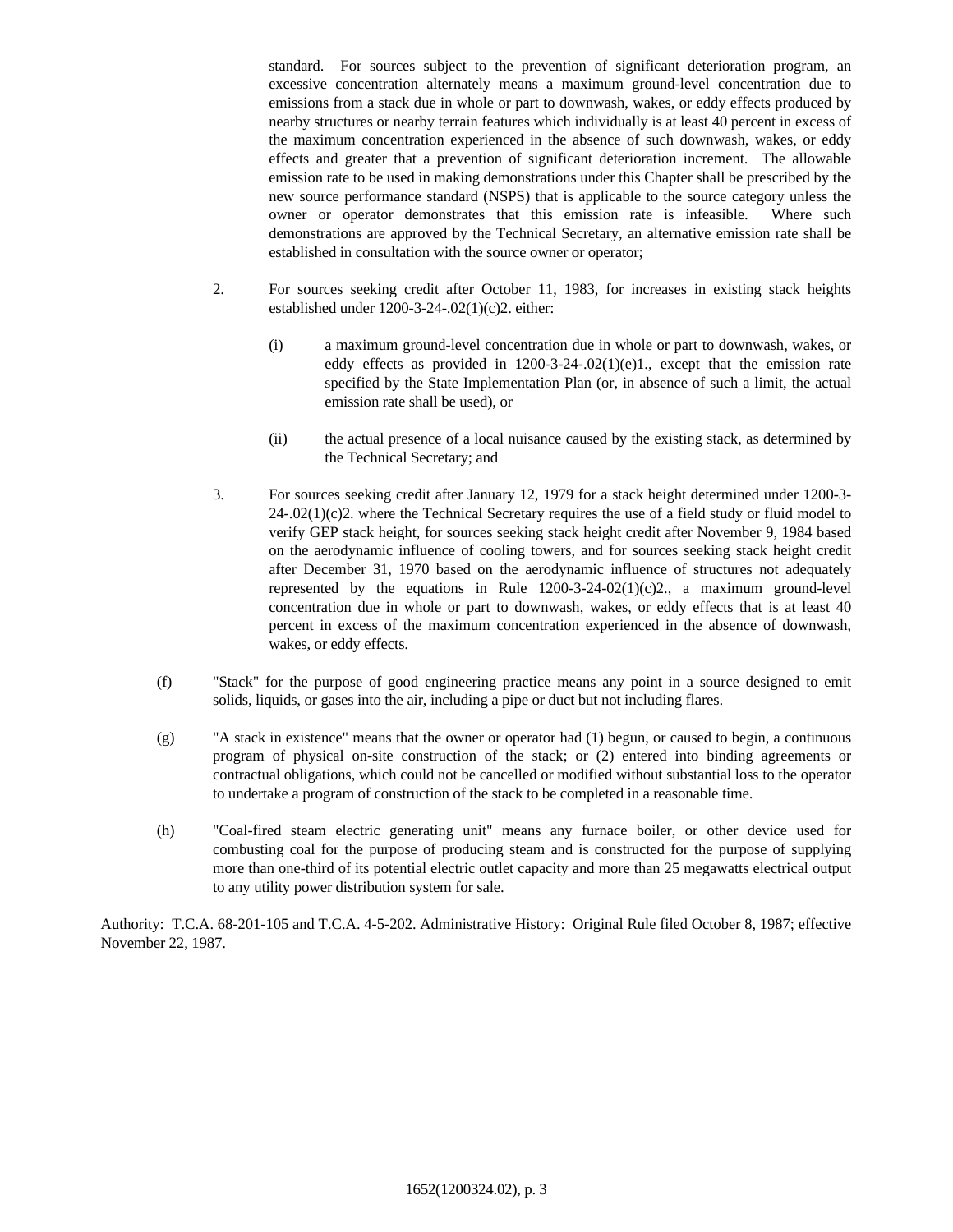1652(1200324.02), p. 4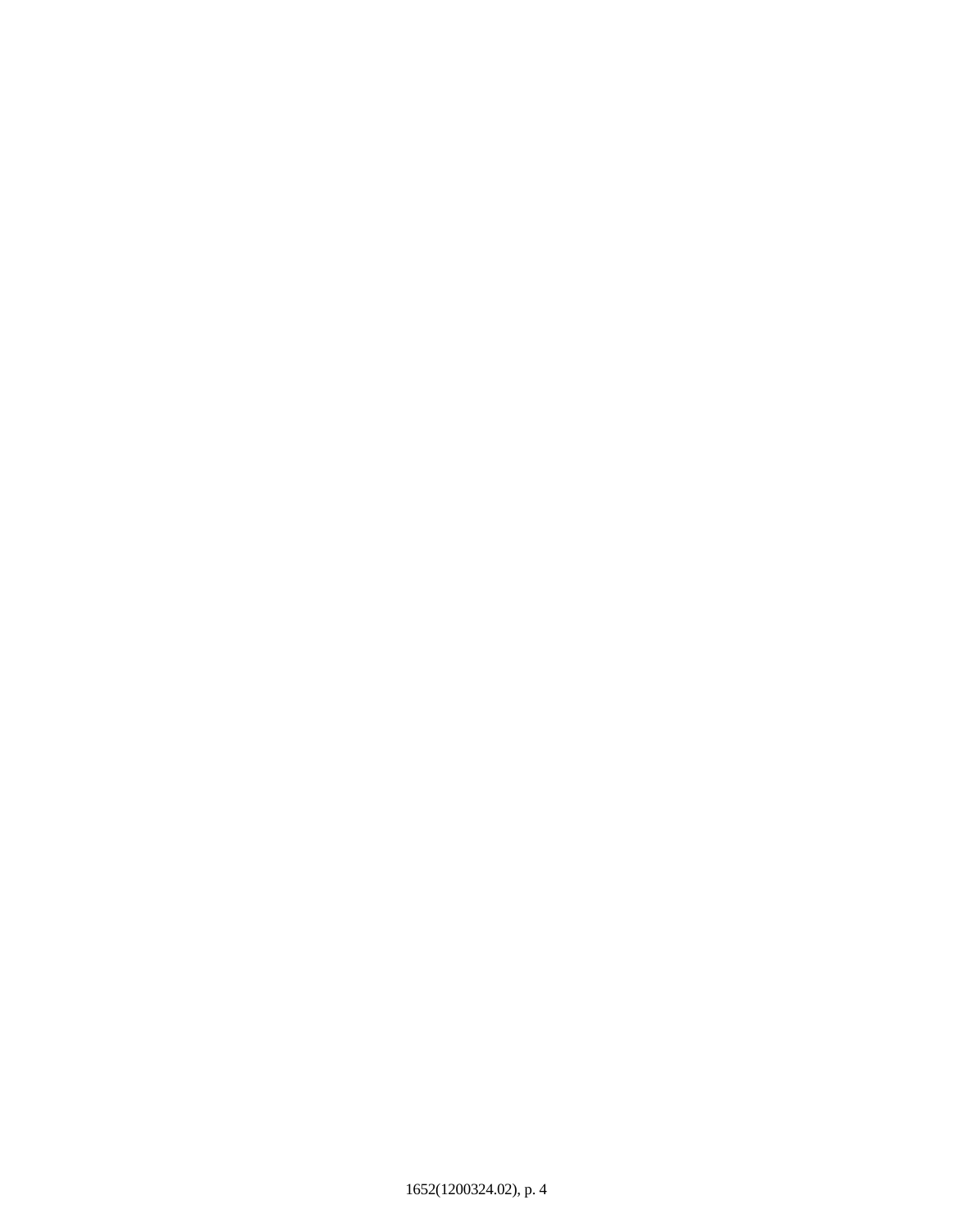#### **1200-3-24-.03 GOOD ENGINEERING PRACTICE STACK HEIGHT REGULATIONS STANDARDS**

- (1) No person shall cause, suffer, allow, or permit emissions in excess of the standards in this chapter.
- (2) Upon mutual agreement of the owner or operator of a source and the Technical Secretary, an emission limitation more restrictive than that otherwise specified in this chapter may be established. Violation of any accepted special limitations is grounds for revocation of the issued permit and/or other enforcement measures provided for in the Tennessee Air Quality Act.
- (3) The possession of a valid permit shall not protect the source from enforcement actions if permit conditions are not met.

Authority: T.C.A 68-201-105 and T.C.A. 4-5-202. Administrative History: Original Rule filed October 8, 1987; effective November 22, 1987.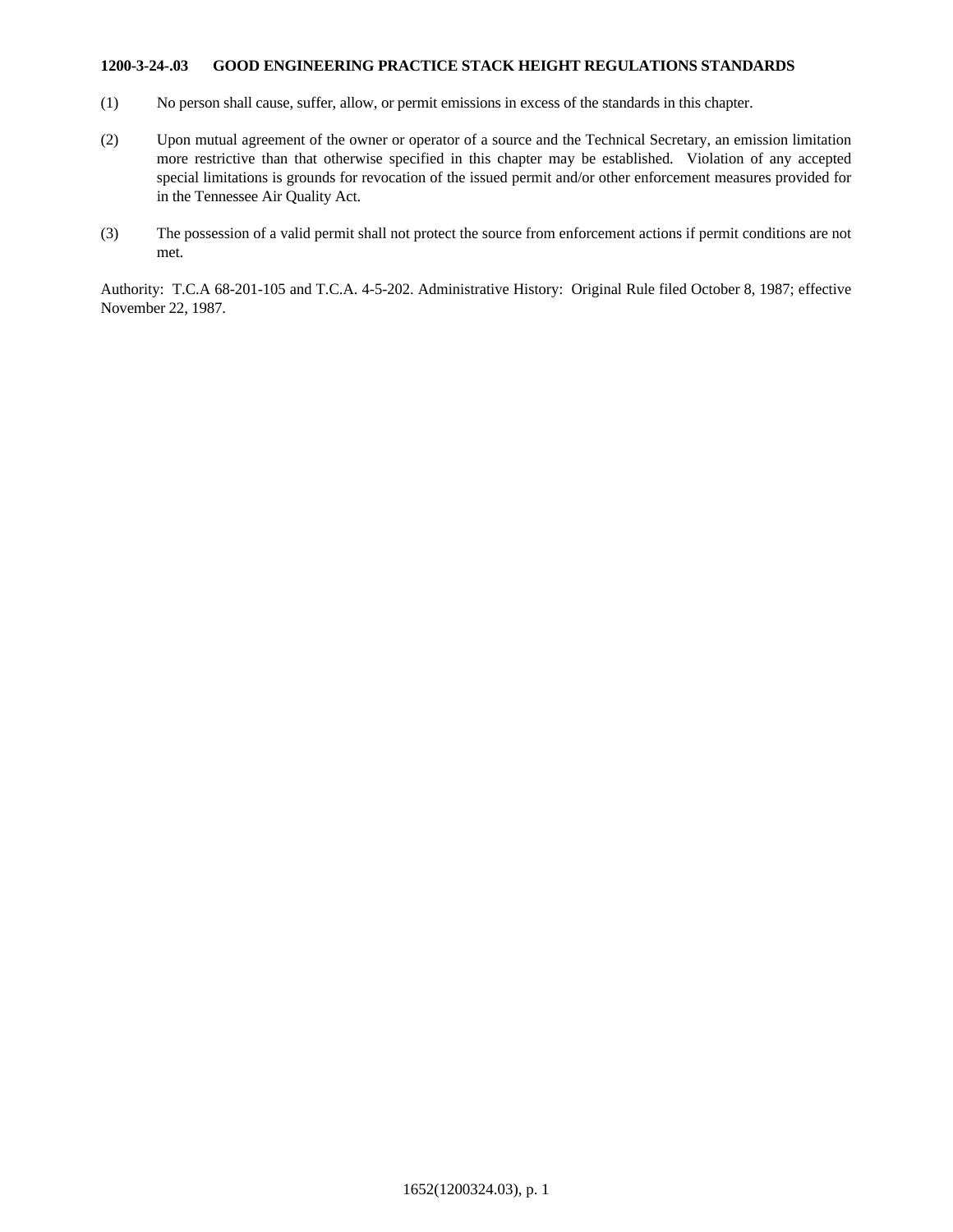# 1652(1200324.03), p. 2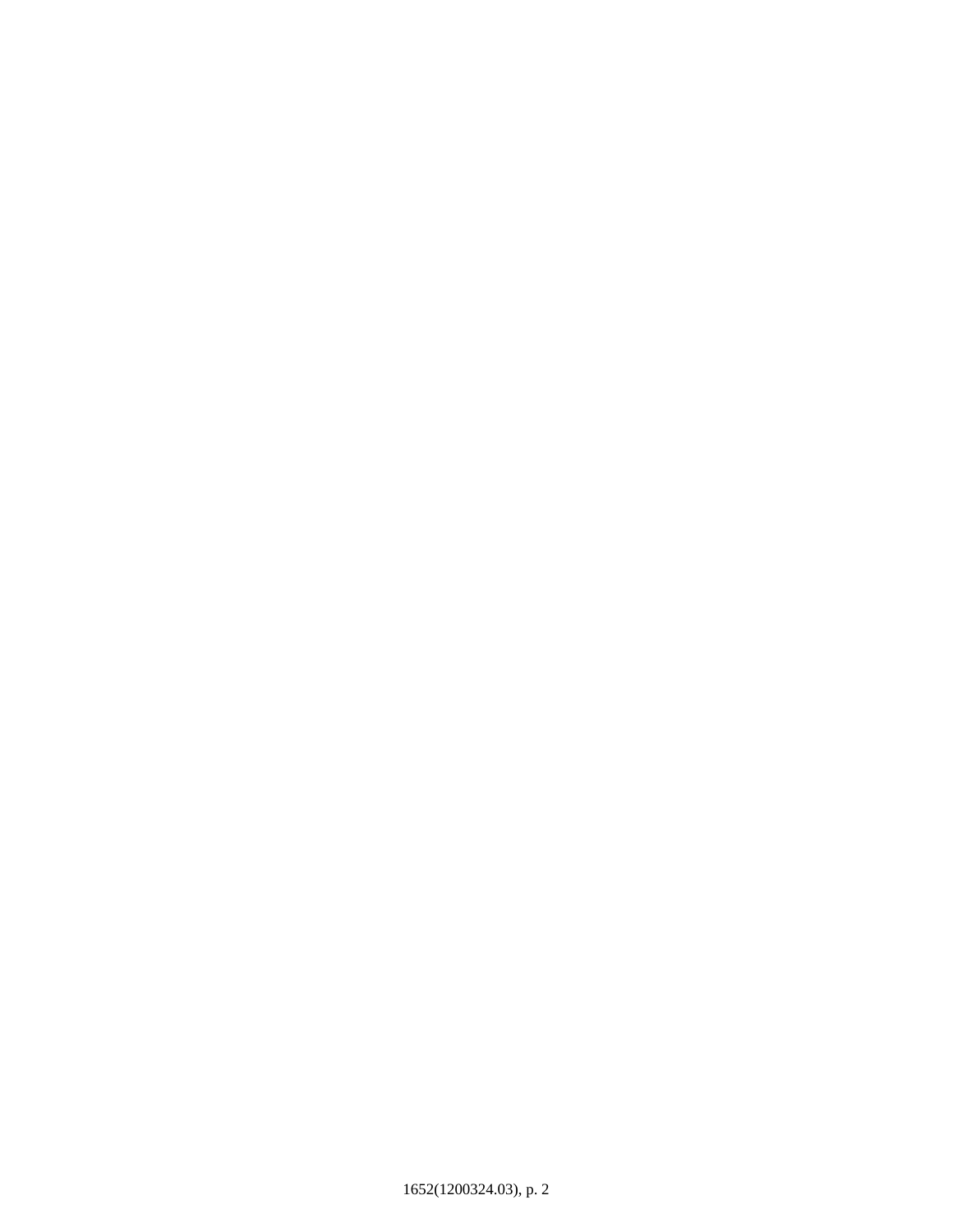#### **1200-3-24-.04 SPECIFIC EMISSION STANDARDS**

For any affected air contaminant source(s) at a facility, the Technical Secretary shall specify on the construction and/or operating permit(s) as permit conditions the emission limitation that is determined to be necessary under the provisions of this chapter. The permit(s) must be subjected to a public hearing and incorporated as a revision to the State Implementation Plan.

Authority: T.C.A. 68-201-105 and T.C.A. 4-5-202. Administrative History: Original Rule filed October 8, 1987; effective November 22, 1987.